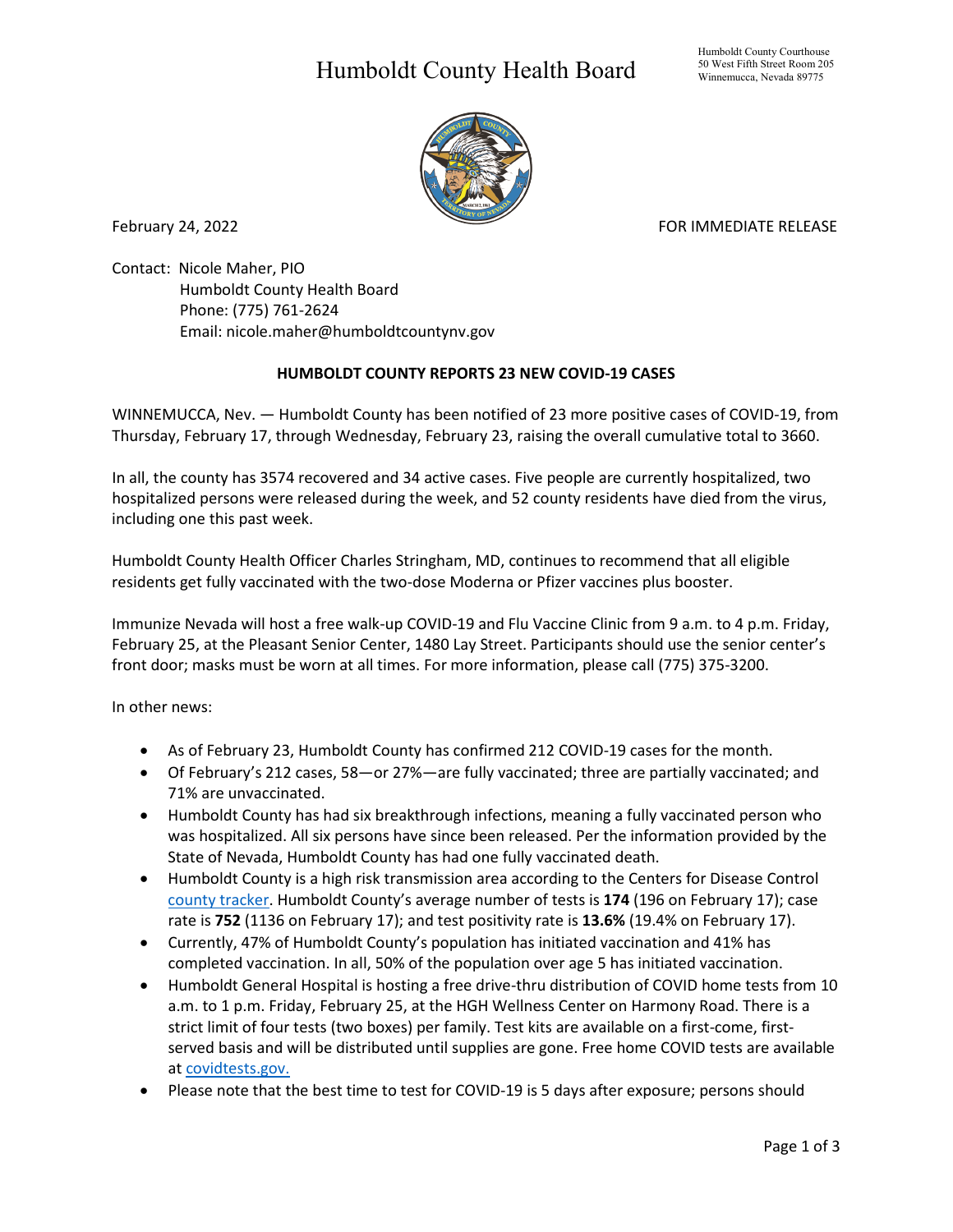quarantine until testing can take place. Those who test negative at 5 days should continue to wear a mask until day 10. Those who test positive should begin their 5-day isolation period from the date of testing. Those who are exhibiting symptoms should not wait and should test immediately.

- Pfizer vaccines for 5- to 11-year-old children have been approved and are now available through Humboldt County Community Health. Please call (775) 623-6575 to make an appointment.
- Booster doses of the COVID-19 vaccine are now available for all populations age 12 and older. Recipients of the two-dose Moderna and Pfizer vaccines should receive a booster six months or five months (respectively) following their second shot; recipients of the single-dose Johnson & Johnson vaccine should receive a booster two months following their vaccination.

| Case # | <b>Gender</b> | <b>Age Range</b> | <b>Contact</b>      | <b>Status</b>               |
|--------|---------------|------------------|---------------------|-----------------------------|
| 3638   | Man           | 20s              | Under investigation | Recovered                   |
| 3639   | Man           | 20s              | Under investigation | Recovered                   |
| 3640   | Man           | 30 <sub>s</sub>  | Under investigation | Recovered                   |
| 3641   | Man           | 50s              | Under investigation | Recovered                   |
| 3642   | Man           | 20s              | Under investigation | Recovered                   |
| 3643   | Woman         | 70s              | Under investigation | Recovered                   |
| 3644   | Male          | Child            | Under investigation | Recovered                   |
| 3645   | Man           | 60s              | Under investigation | Self-Isolating              |
| 3646   | Man           | 80s              | Under investigation | <b>Past Hospitalization</b> |
| 3647   | Woman         | 20s              | Under investigation | Self-Isolating              |
| 3648   | Male          | Child            | Under investigation | Self-Isolating              |
| 3649   | Woman         | 30 <sub>s</sub>  | Under investigation | Self-Isolating              |
| 3650   | Woman         | 40s              | Under investigation | Self-Isolating              |
| 3651   | Woman         | 20s              | Under investigation | Self-Isolating              |
| 3652   | Woman         | 80s              | Under investigation | Self-Isolating              |
| 3653   | Woman         | 60s              | Under investigation | Self-Isolating              |
| 3654   | Man           | 60s              | Under investigation | Self-Isolating              |
| 3655   | Man           | 30 <sub>s</sub>  | Under investigation | Self-Isolating              |
| 3656   | Man           | 60s              | Under investigation | Self-Isolating              |
| 3657   | Man           | 20s              | Under investigation | Self-Isolating              |
| 3658   | Woman         | 60s              | Under investigation | Recovered                   |
| 3659   | Woman         | 50s              | Under investigation | Self-isolating              |
| 3660   | Woman         | 40s              | Under investigation | Self-isolating              |

Brief summary information of Humboldt County's latest cases follows:

The following vaccination opportunities are available to Humboldt County residents:

- **Ridley's Pharmacy** is offering the Moderna, Pfizer and Johnson & Johnson vaccines to Humboldt County residents age 12 and older. No appointment is necessary; drop by anytime between 9 a.m. and 6 p.m. Monday through Friday, not including holidays.
- **The Walmart Pharmacy** in Winnemucca is offering COVID-19 vaccines to all individuals age 5 and older, including boosters for persons age 12 and older. Vaccine type depends on age and availability. No appointment is necessary; go to the pharmacy drop-off window to ask for assistance.